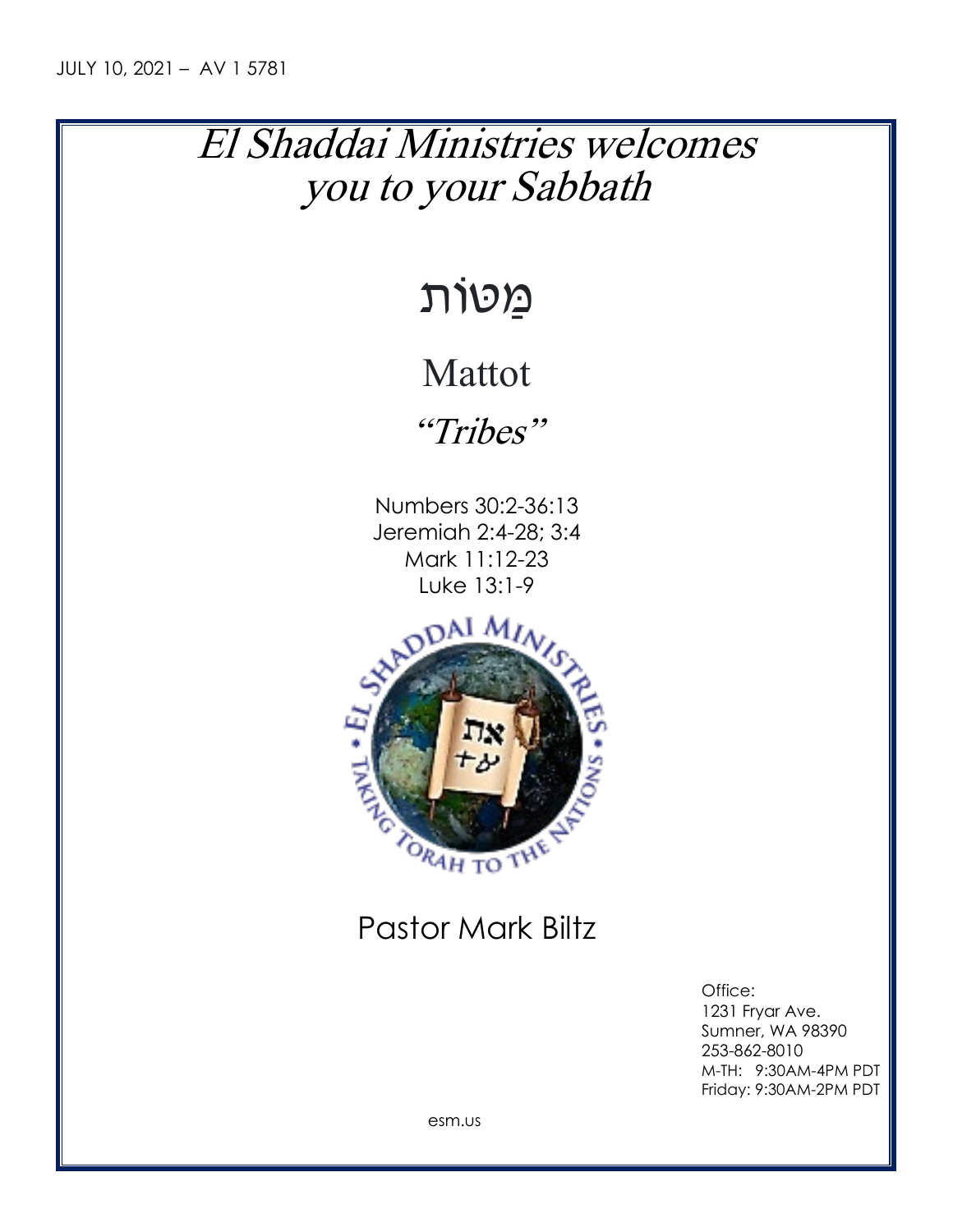### **TORAH PORTION**

**Numbers 30:1,2** Moses spoke to the heads of the **tribes** מטות of the children of Israel, saying, This is the thing which the LORD has commanded. When a man vows a vow to the LORD, or swears an oath to bind his soul with a bond, **he shall not break his word**, **he shall do according to all that proceeds out of his mouth**.

**Numbers 31:1-6** The LORD spoke to Moses, saying, Avenge the children of Israel for the Midianites. Afterward you shall be gathered to your people. Moses spoke to the people, saying, Arm men from among you for the war, that they may go against Midian, to execute the LORD's vengeance on Midian. Of every tribe one thousand, throughout all the tribes of Israel, you shall send to the war. So there were delivered, out of the thousands of Israel, a thousand of every tribe, twelve thousand armed for war. Moses sent them, one thousand of every tribe, **to the war**, them and Phinehas the son of Eleazar the priest, **to the war**, with the vessels of the sanctuary and **the shofars for the alarm** in his hand.

**Numbers 31:8** They killed the kings of Midian with the rest of their slain: Evi, and Rekem, and Zur, and Hur, and Reba, the five kings of Midian: **Balaam also the son of Beor they killed with the sword.**

**Numbers 32:1** Now the children of Reuben and the children of Gad had a very great multitude of livestock: And when they saw the land of Jazer, and the land of Gilead, that behold, the place was a place for livestock.

**Numbers 32:5-7** They said, If we have found favor in your sight, let this land be given to your servants for a possession, don't bring us over the Jordan. Moses said to the children of Gad, and to the children of Reuben, Shall your brothers go to the war, and shall you sit here? Why do you discourage the heart of the children of Israel from going over into the land which the LORD has given them?

**Numbers 32:16-18**They came near to him, **and said,** We will build sheepfolds here for our livestock, and cities for our little ones: But we ourselves will be ready armed to go before the children of Israel, until we have brought them to their place: And our little ones shall dwell in the fortified cities because of the inhabitants of the land. We will not return to our houses, until the children of Israel have inherited every man his inheritance.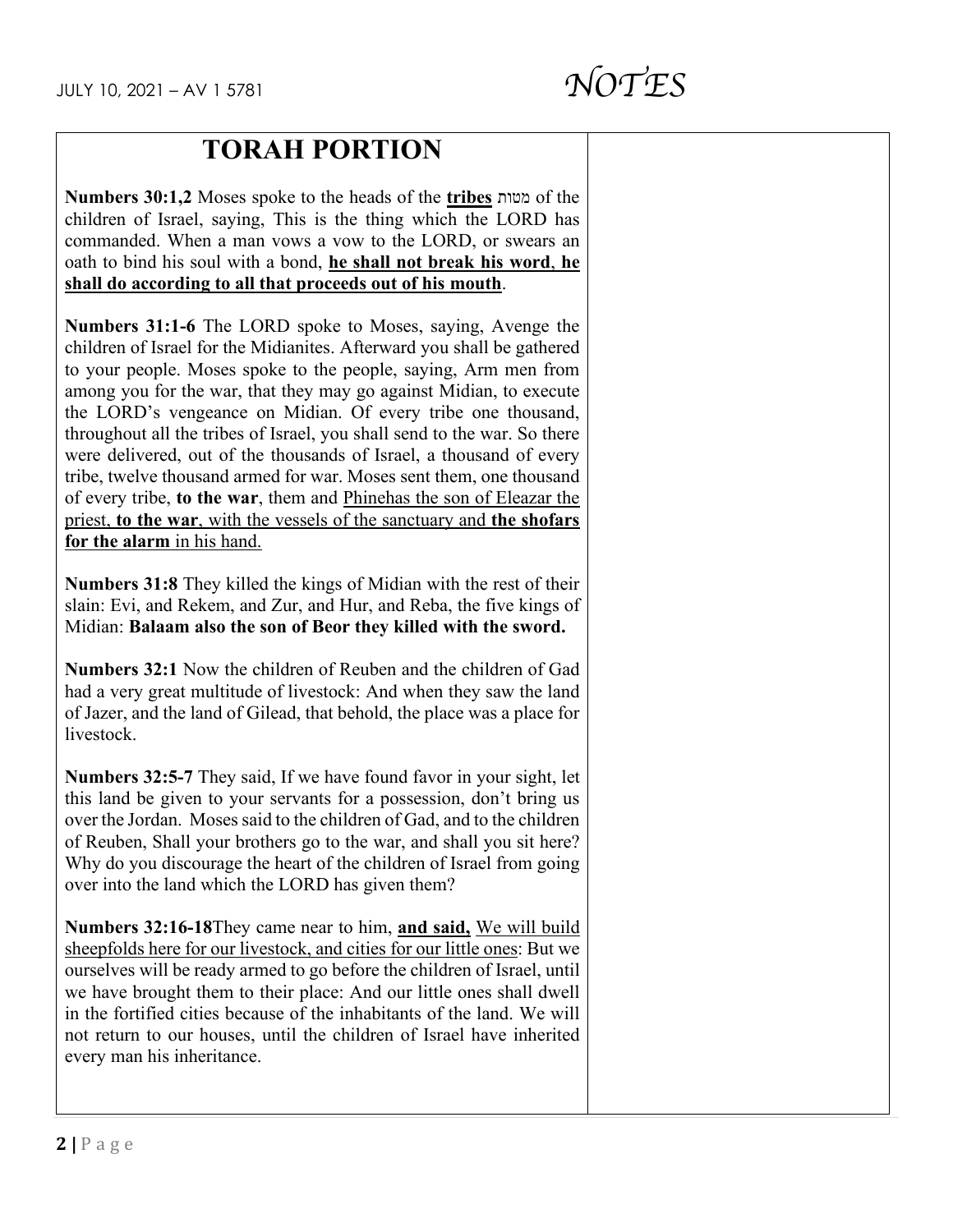**Numbers 32:23** But if you will not do so, behold, you have sinned against the LORD; and be sure your sin will find you out.

**Numbers 32:24** *Build cities for your little ones, and folds for your sheep*, and do **that which has proceeded out of your mouth**.

**Numbers 32:31-33** The children of Gad and the children of Reuben answered, saying, As the LORD has said to your servants, so will we do. We will pass over armed before the LORD into the land of Canaan, and the possession of our inheritance shall remain with us beyond the Jordan. Moses gave to them, even to the children of Gad, and to the children of Reuben, and to the half-tribe of Manasseh the son of Joseph, the kingdom of Sihon king of the Amorites, and the kingdom of Og king of Bashan, the land, according to its cities and borders, even the cities of the surrounding land.

**Numbers 32:39-41** And the children of Machir the son of **Manasseh went to Gilead**, and took it, and **dispossessed the Amorite** which was in it. And Moses gave Gilead unto Machir the son of Manasseh, and he dwelt therein. And **Jair the son of Manasseh** went and took the small towns thereof, and called them **Havoth-jair**.

#### **Massei**

**Numbers 33:1,2** These are the journeys מסעי of the children of Israel, which went forth out of the land of Egypt with their armies under the hand of Moses and Aaron. And Moses wrote their goings out according to their journeys by the commandment of the Lord: And these are their journeys according to their goings out.

**Numbers 33:38,39** And **Aaron** the priest went up into mount Hor at the commandment of the LORD, and **died** there, in the fortieth year after the children of Israel were come out of the land of Egypt, in the **first day of the fifth month**. And Aaron was an **hundred and twenty and three years old** when he died in mount Hor.

**Exodus 2:5-11** And **the daughter of Pharaoh** came down to wash herself at the river, and her maidens walked along by the river's side, and when she saw the ark among the flags, she sent her maid to fetch it. And when she had opened it, she saw the child: and, behold, the babe wept. And she had compassion on him, and said, This is one of the Hebrews' children. Then said his sister to **Pharaoh's daughter**, Shall I go and call to thee a nurse of the Hebrew women, that she may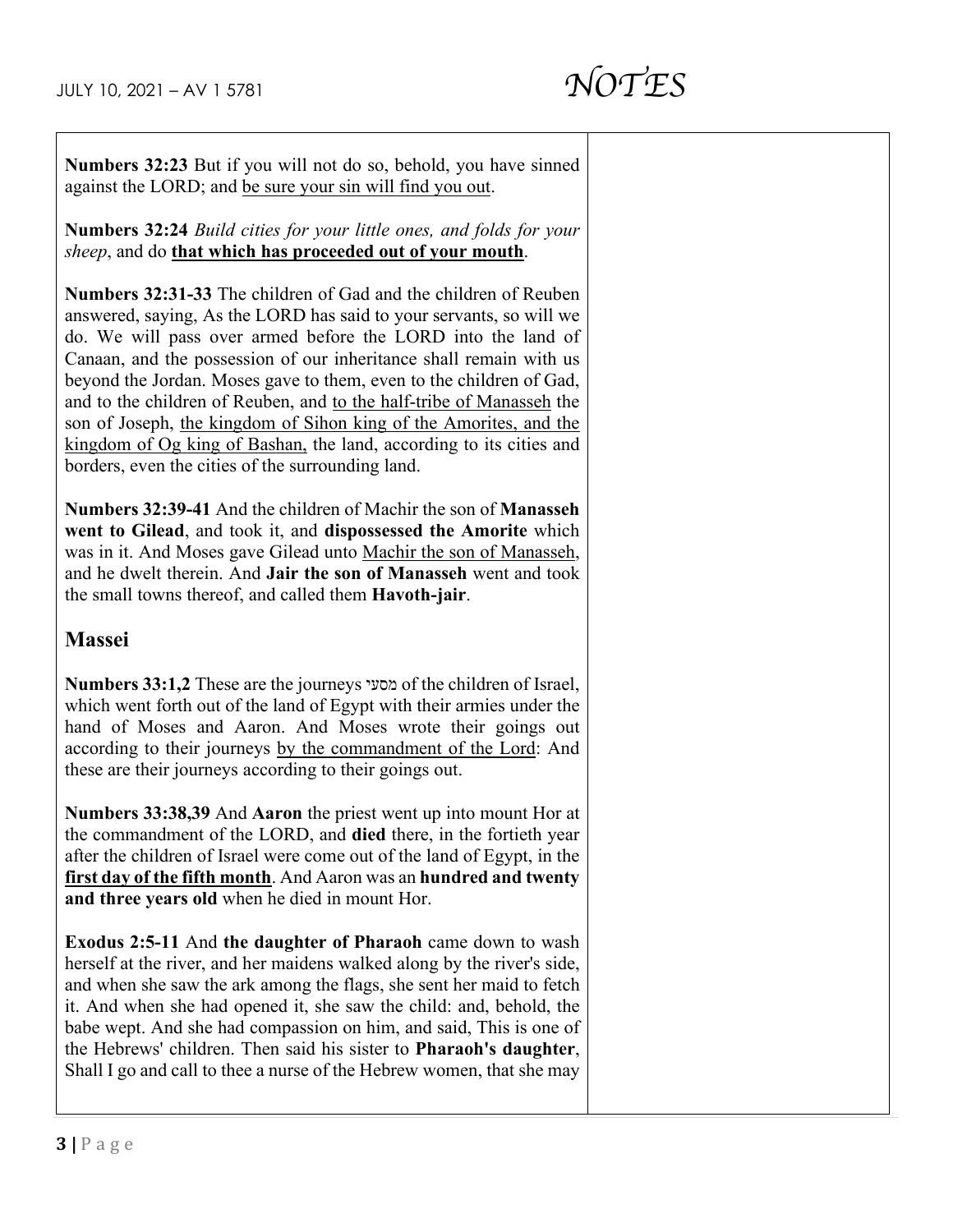nurse the child for thee? And **Pharaoh's daughter** said to her, Go. And the maid went and called the child's mother.

And **Pharaoh's daughter** said unto her, Take this child away, and nurse it for me, and I will give thee thy wages. And the woman took the child, and nursed it. And the child grew, and she brought him unto **Pharaoh's daughter**, and he became her son. And she called his name Moses: And she said, Because I drew him out of the water. And it came to pass in those days, when Moses was grown, that he went out unto his brethren, and looked on their burdens: and he spied an Egyptian smiting an Hebrew, one of his brethren.

**1Chronicles 4:15-18** *And the sons* of Caleb the son of Jephunneh, Iru, Elah,…. And these are the sons of **Bithiah, the daughter of Pharaoh,** which Mered took.

**Numbers 33:50-53** And the Lord spoke to Moses in the plains of Moab by the Jordan at Jericho, saying, Speak to the people of Israel and say to them, When you pass over the Jordan into the land of Canaan, then you shall drive out all the inhabitants of the land from before you and destroy all their figured stones and destroy all their metal images and demolish all their high places. And you shall take possession of the land and settle in it, for I have given the land to you to possess it.

**Numbers 33:55,56** But if you will not drive out the inhabitants of the land from before you, then it shall come to pass, that those which ye let remain of them shall be pricks in your eyes, and thorns in your sides, and shall vex you in the land wherein ye dwell. Moreover it shall come to pass, that I shall do unto you, as I thought to do unto them.

#### *Haftarah*

**Jeremiah 2:5,6** Thus said the Lord, What iniquity have your fathers found in me, that they are gone far from me, and have walked after vanity, and are become vain? Neither said they, **Where is the LORD** that brought us up out of the land of Egypt, that led us through the wilderness, through a land of deserts and of pits, through a land of drought, and of the shadow of death, through a land that no man passed through, and where no man dwelled?

**Jeremiah 2:7,8** And I brought you into a plentiful country, to eat the fruit thereof and the goodness thereof, but when you entered, you defiled my land, and made my heritage an abomination.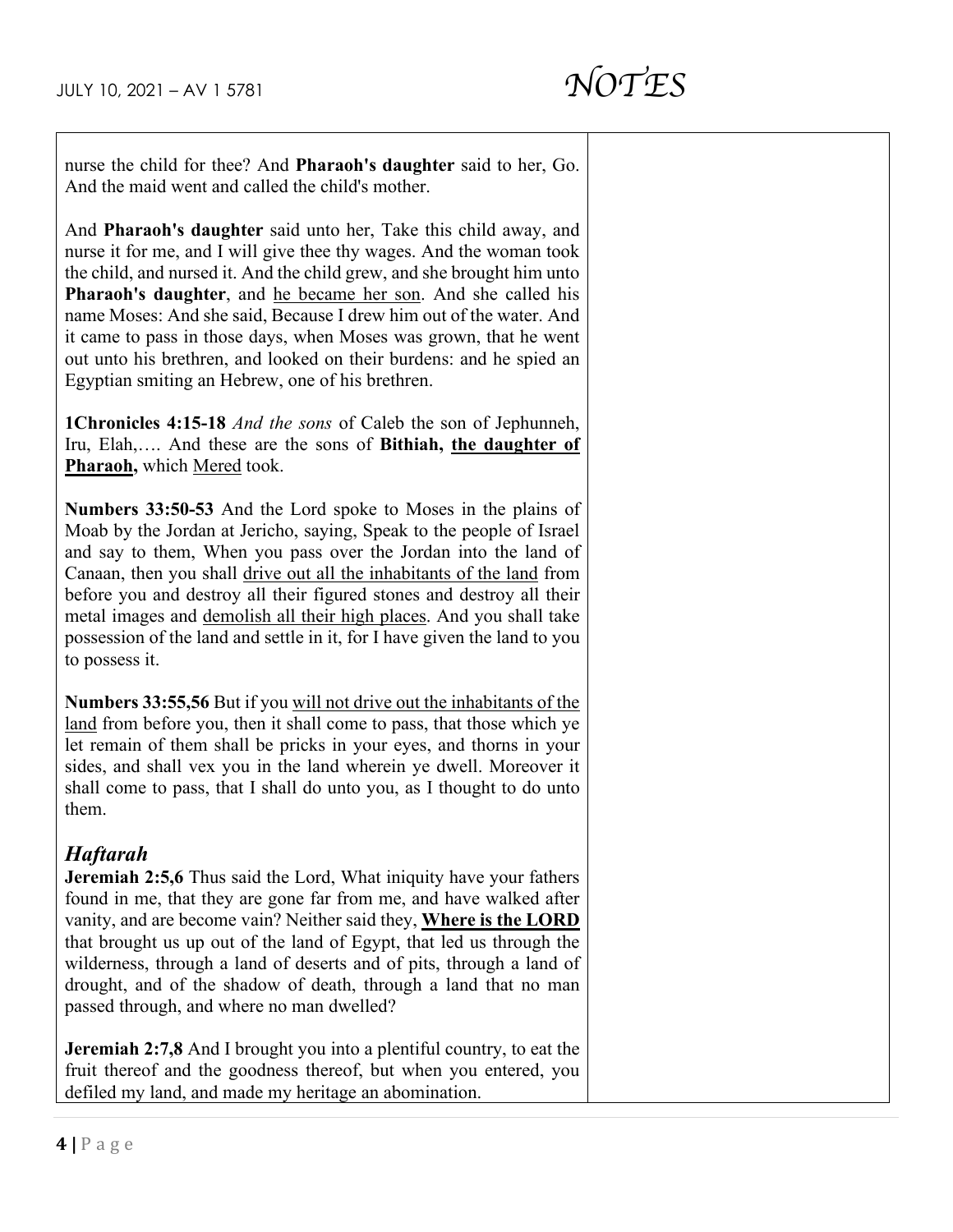**The priests** said not, **Where is the Lord?** and they that handle the law knew me not: **the pastors** also transgressed against me, and **the prophets** prophesied by Baal, and walked after things that do not profit.

**Jeremiah 2:11** Has a nation changed their gods, which are yet no gods? But **my people have changed their glory** for that which does not profit.

**Jeremiah 2:12,13** Be astonished, O you heavens, at this, and be horribly afraid, be you very desolate, said the LORD. For my people have committed two evils: **They have forsaken me, the fountain of living waters,** and hewed them out cisterns, broken cisterns, that can hold no water.

**Jeremiah 2:19,20 Your own wickedness shall correct you,** and your backsliding shall reprove you. Know therefore and see that it is an evil thing and a bitter, that you have forsaken the LORD your God, and that my fear is not in you, says the Lord, the LORD of Hosts. For of old time I have broken your yoke, and burst your bonds, and you said, **I will not serve**. For on every high hill and under every green tree you bowed yourself, playing the prostitute.

**Jeremiah 2:26-30** As the thief is ashamed when he is found, so is the house of Israel ashamed, they, their kings, their princes, and their priests, and their prophets, who tell wood, You are my father, and a stone, You have brought me out, for they have turned their back to me, and not their face, but in the time of their trouble they will say, Arise, and save us. But where are your gods that you have made for yourselves? Let them arise, if they can save you in the time of your trouble: For according to the number of your cities are your gods, Judah. Why will you contend with me? You all have transgressed against me, says the LORD. I have struck your children in vain. They received no correction. Your own sword has devoured your prophets, like a destroying lion.

**Jeremiah 2:31,32 Generation,** consider the word of the LORD. Have I been a wilderness to Israel? Or a land of thick darkness? **Why do my people say**, We have broken loose. We will come to you no more? Can a virgin forget her ornaments, or a bride her attire? Yet my people have **forgotten me for days without number.**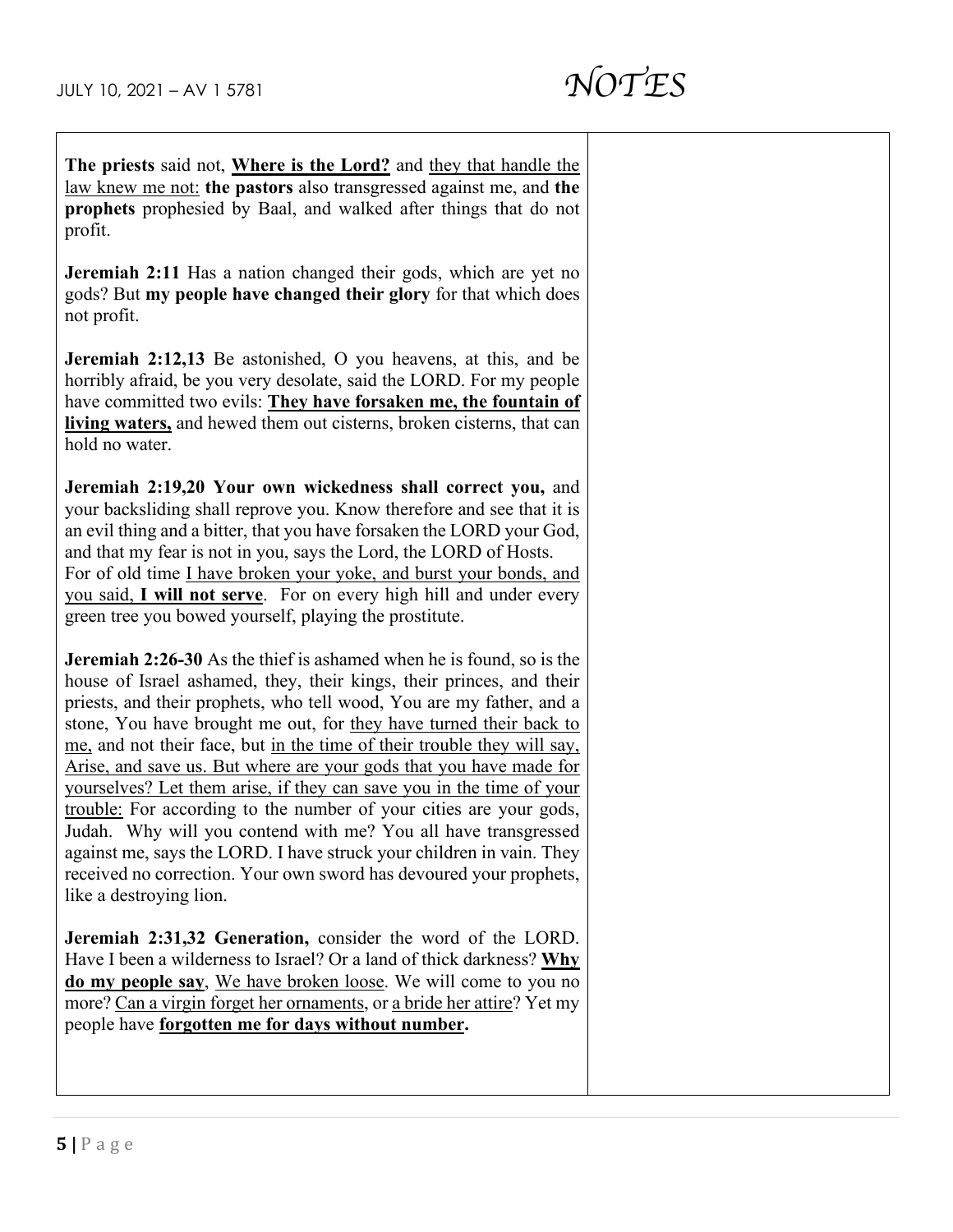### **Song of Songs**

*ACT V. The Shulamite joins her Beloved working the Harvest {6:11-8:4} Enters into true Rest*

**SOS 7:1** How beautiful are thy feet with shoes, O prince's daughter! the joints of thy thighs are like jewels, the work of the hands of a cunning workman.

**Isaiah 52:7,8** How beautiful upon the mountains are the feet of him that bringeth good tidings, that publisheth peace, that bringeth good tidings of good, that publisheth salvation, that saith unto Zion, Thy God reigneth! Thy watchmen shall lift up the voice, with the voice together shall they sing: For they shall see eye to eye, when the LORD shall bring again Zion.

#### *Shepherd speaking to the Shulamite:*

**SOS 7:2-4** Thy navel is like a round goblet, which wanteth not liquor: thy belly is like an heap of wheat set about with lilies. Thy two breasts are like two young roes that are twins. Thy neck is as a tower of ivory, thine eyes like the fishpools in Heshbon, by the gate of Bathrabbim: **Thy nose is as the tower of Lebanon** which looketh toward Damascus.

**Job 27:1-3** Moreover Job continued his parable, and said, As God liveth, who hath taken away my judgment, and the Almighty, who hath vexed my soul, All the while my breath is in me, and the **spirit of God is in my nostrils**.

**Heb 5:12-14** For when for the time ye ought to be teachers, ye have need that one teach you again which be the first principles of the oracles of God, and are become such as have need of milk, and not of strong meat. For every one that useth milk is unskilful in the word of righteousness: For he is a babe. But strong meat belongeth to them that are of full age, even those who by reason of use have their **senses** exercised to **discern** both good and evil.

#### *Shepherd Continues:*

**SOS 7:5-8** Thy head upon thee is like Carmel, and the hair of thy head like purple, the king is held captive in the tresses thereof. How fair and how pleasant art thou, O love, for delights! This thy stature is like to a palm tree, and thy breasts to clusters of grapes. I said, I will go up to the palm tree, I will take hold of the boughs thereof: now also thy breasts shall be as clusters of the vine, and the smell of thy nose like apples.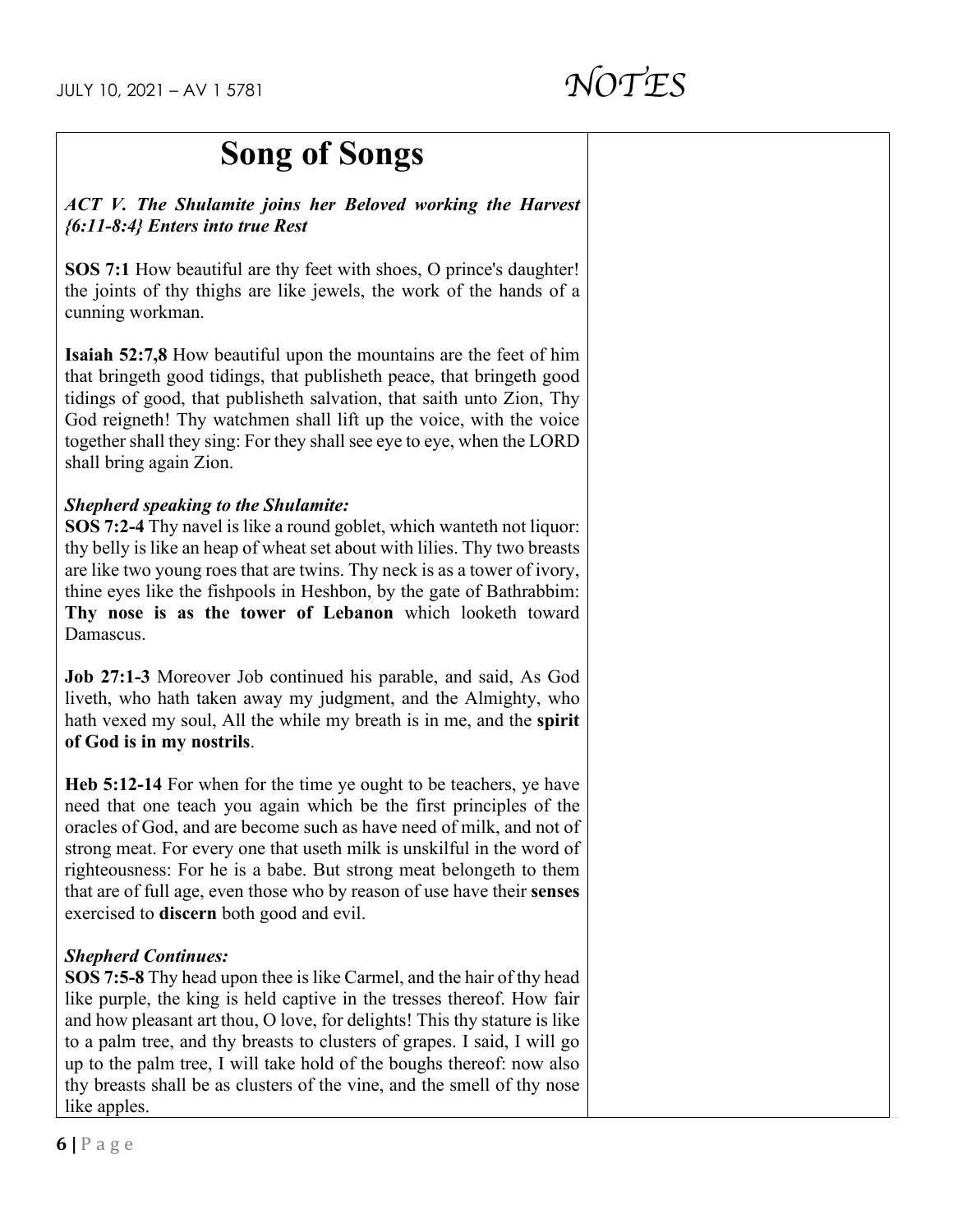#### *Shulamite responds:*

**SOS 2:3** Like an apple tree among the trees of the woods, So is my beloved among the sons. I sat down in his shade with great delight, And his fruit was sweet to my taste.

#### *Shulamite continues:*

**SOS 7:9** And the roof of thy mouth like the best wine for **my beloved**, that goeth down sweetly, causing the lips of those that **are asleep to speak.**

**SOS 7:10-13 I am my beloved's, and his desire is toward me**. Come, **my beloved**, *let us go forth into the field*, *let us* lodge in the villages. *Let us get up early* to the vineyards, **let us** see if the vine flourish, whether the tender grape appear, and the pomegranates bud forth: **There** will I give thee my loves. The mandrakes give a smell, and at our gates are all manner of pleasant fruits, **new and old**, which I have laid up for thee, O **my beloved**.

**Leviticus 25:19-23** And the land shall yield her fruit, and ye shall eat until ye have enough, and dwell therein in safety. And if ye shall say: What shall we eat the seventh year? Behold, we may not sow, nor gather in our increase, then I will command My blessing upon you in the sixth year, and it shall bring forth produce for the three years. And ye shall sow the eighth year, and eat of the produce, the old store, until the ninth year, until her produce come in, ye shall eat the old store. And the land shall not be sold in perpetuity, for the land is Mine, for ye are strangers and settlers with Me.

**(HHBNT) Matthew 13:52** So Yeshua told them, For this cause, every scribe who has become a trained disciple of the kingdom of heaven resembles an owner of property who brings out of his treasure storage things **new and old**.

#### *Shulamite responds:*

**SOS 8:1-3** Oh, that you were like my brother, who nursed at my mother's breasts! If I should find you outside, I would kiss you, I would not be despised. I would lead you and bring you into the **house of my mother, She who used to instruct me.** I would cause you to drink of spiced wine, of the juice of my pomegranate. His left hand is under my head, and his right hand embraces me.

**Proverbs 1:8,9** My son, hear the instruction of thy father, And **forsake not the law** of thy mother: For they shall be a crown of grace upon your head, And chains about your neck.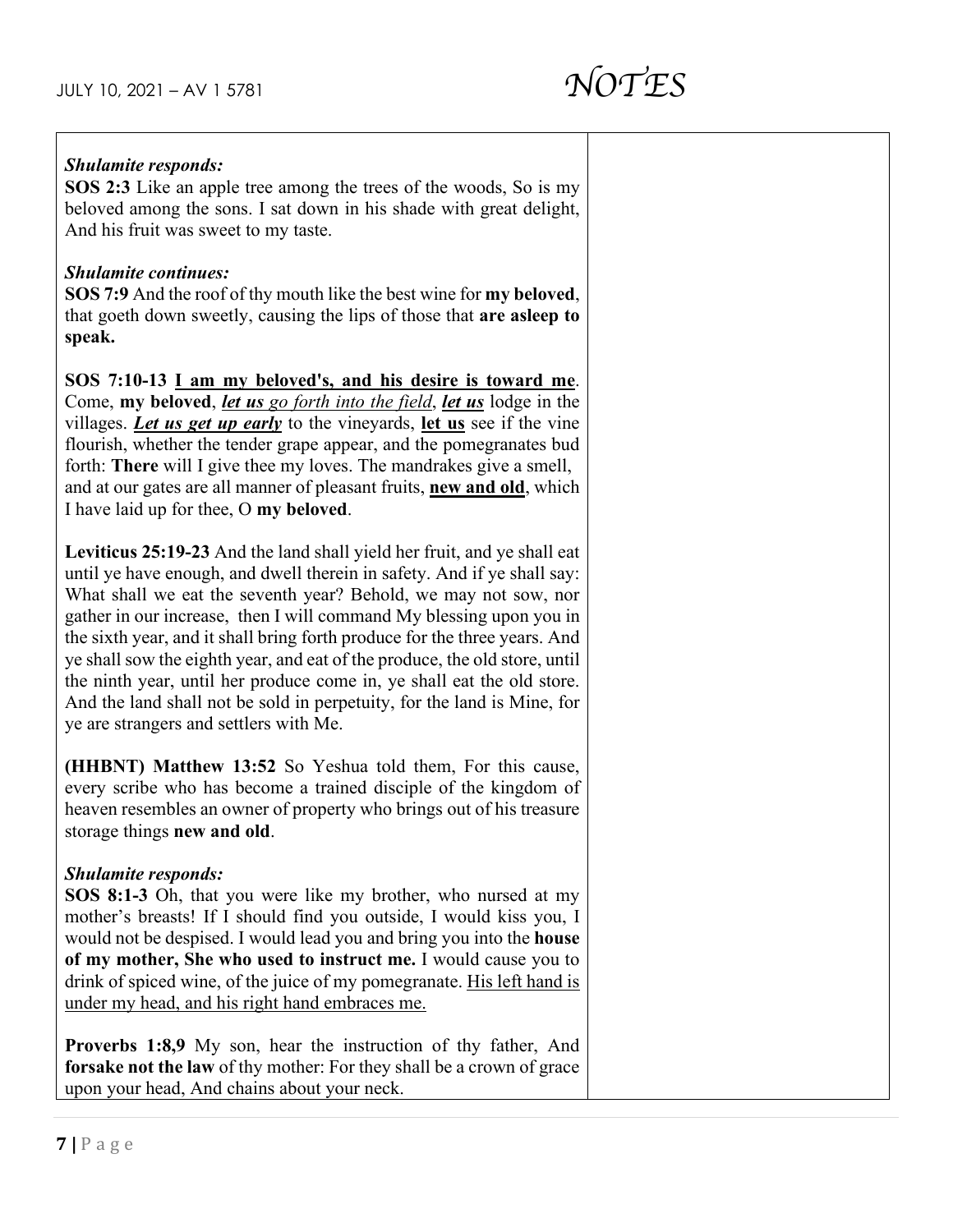**Ezekiel 16:11** And I decked thee with ornaments, and I put bracelets upon thy hands, and a chain on thy neck.

**Psalm 73:2-6** But as for me, my feet had almost stumbled, my steps had nearly slipped. For I was envious of the arrogant when I saw the prosperity of the wicked. For they have no pangs until death, their bodies are fat and sleek. They are not in trouble as others are, they are not stricken like the rest of mankind. Therefore pride is their necklace, violence covers them as a garment.

**Psalm 73:16-19** But when I thought how to understand this, it seemed to me a wearisome task, until I went into the sanctuary of God, then I discerned their end. Truly you set them in slippery places, you make them fall to ruin. How they are destroyed in a moment, swept away utterly by terrors!

#### *The Shepherd speaks to DOJ:*

(YLT) **SOS 8:4** I have adjured you, daughters of Jerusalem, How ye stir up, And how ye wake my love till she please!

#### **Act VI. The Shulamite enjoys full communion with Shepherd {8:5-8:14} Total Sanctification**

**The Daughters of Jerusalem**

**SOS 8:5a** Who is this that cometh up **from the wilderness**, Leaning upon her beloved?

*Bamidbar*

**Ezekiel 34:23-25** And I will set up one shepherd over them, and he shall feed them, even My servant David, he shall feed them, and he shall be their shepherd. And I the LORD will be their God, and My servant David prince among them, I the LORD have spoken. And I will make with them a covenant of peace, and will cause evil beasts to cease out of the land, and they shall dwell safely in the wilderness, and sleep in the woods.

**Ezekiel 34:26-31** I will make them and the places all around My hill a blessing, and I will cause showers to come down in their season, there shall be showers of blessing. Then the trees of the field shall yield their fruit, and the earth shall yield her increase. They shall be safe in their land, and they shall know that I am the LORD, when I have broken the bands of their yoke and delivered them from the hand of those who enslaved them. And they shall no longer be a prey for the nations, nor shall beasts of the land devour them, but they shall dwell safely, and no one shall make them afraid.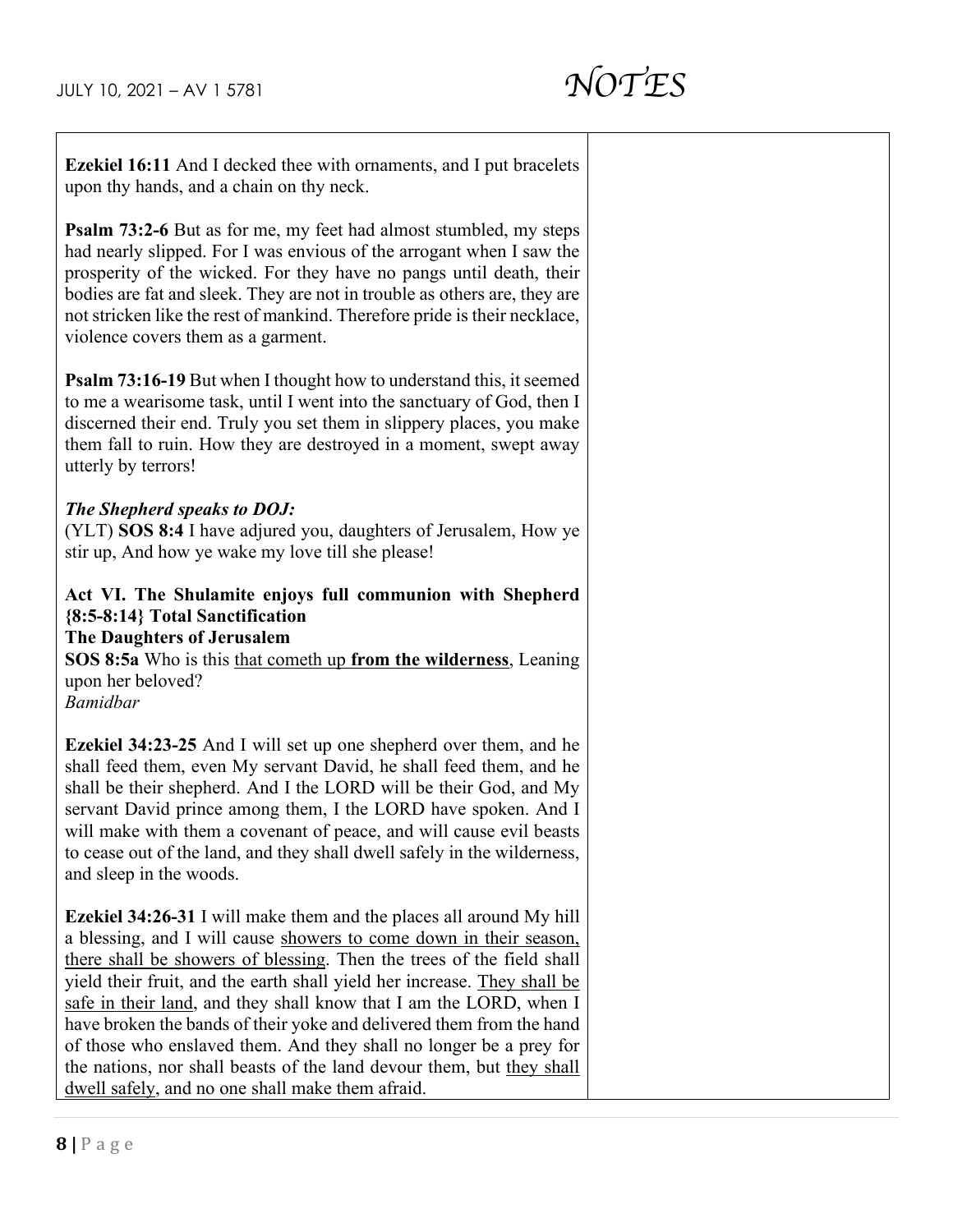I will raise up for them a garden of renown, and they shall no longer be consumed with hunger in the land, nor bear the shame of the Gentiles anymore. Thus they shall know that I, the LORD their God, am with them, and they, the house of Israel, are My people, says the Lord GOD. You are My flock, the flock of My pasture, you are men, and I am your God, says the Lord GOD.

*The world will know the Jewish people are the people of God.*

**Hosea 2:14,15** Therefore, behold, I will allure her, and bring her into the wilderness, and speak tenderly to her. And there, I will give her, her vineyards and make the Valley of Achor a door of hope. And there she shall answer as in the days of her youth, as at the time when she came out of the land of Egypt.

#### *Shepherd then addresses the Shulamite:*

**SOS 8:5b** I awakened you under **the apple tree**, there your mother travailed with you, there she travailed and bore you.

**Ezekiel 16:4-8** As for your nativity, on the day you were born your navel cord was not cut, nor were you washed in water to cleanse you, you were not rubbed with salt nor wrapped in swaddling cloths. No eye pitied you, to do any of these things for you, to have compassion on you, but you were thrown out into the open field, when you yourself were loathed on the day you were born. And when I passed by you and saw you struggling in your own blood, I said to you in your blood, Live! Yes, I said to you in your blood, Live! I made you thrive like a plant in the field, and you grew, matured, and became very beautiful. Your breasts were formed, your hair grew, but you were naked and bare. When I passed by you again and looked upon you, indeed your time was the time of love, so I spread My wing over you and covered your nakedness. Yes, I swore an oath to you and entered into a covenant with you, and you became Mine, says the Lord GOD.

#### *The Shepherd urges the Shulamite in a call to action:*

**SOS 8:6,7** Set me as a seal upon your heart, As a seal upon your arm, For love is as strong as death, Jealousy as cruel as the grave, Its flames are flames of fire, A most vehement flame. Many waters cannot quench love, nor can the floods drown it. If a man would give for love all the wealth of his house, it would be utterly despised.

**Deuteronomy 6:4-9** Hear, O Israel: The LORD our God, the LORD is one! You shall love the LORD your God with all your heart, with all your soul, and with all your strength.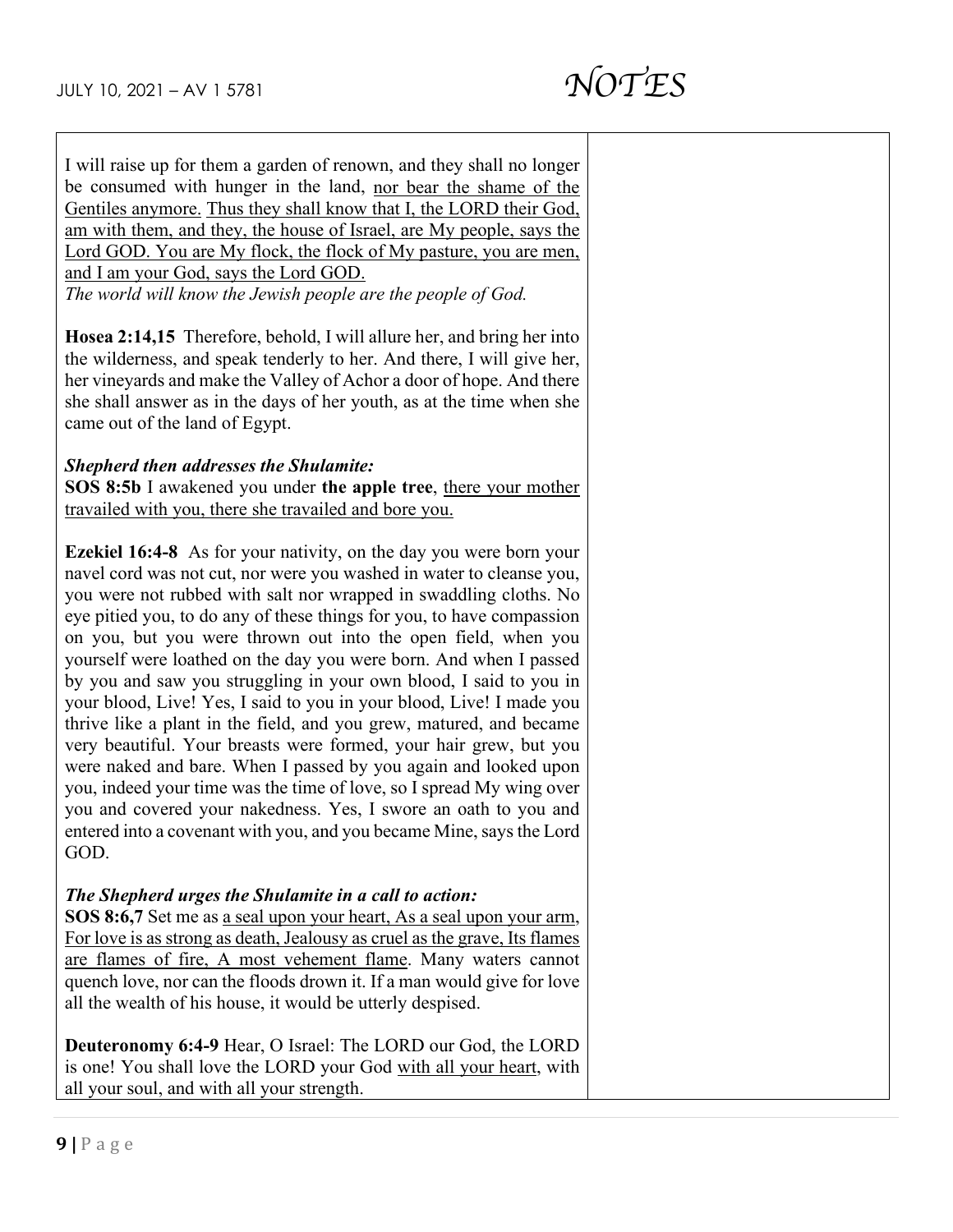And these words which I command you today shall be in your heart. You shall teach them diligently to your children, and shall talk of them when you sit in your house, when you walk by the way, when you lie down, and when you rise up. You shall bind them as a sign on your hand, and they shall be as frontlets between your eyes. You shall write them on the doorposts of your house and on your gates.

**Deuteronomy 6:10-15** So it shall be, when the LORD your God brings you into the land of which He swore to your fathers, to Abraham, Isaac, and Jacob, to give you large and beautiful cities which you did not build, houses full of all good things, which you did not fill, hewn-out wells which you did not dig, vineyards and olive trees which you did not plant-**when you have eaten and are fullthen beware**, lest you forget the LORD who brought you out of the land of Egypt, from the house of bondage. You shall fear the LORD your God and serve Him, and shall take oaths in His name. You shall not go after other gods, the gods of the peoples who are all around you (for the LORD your God is a jealous God among you), lest the anger of the LORD your God be aroused against you and destroy you from the face of the earth.

#### *The Shulamite responds:*

**SOS 8:8** We have a little sister, And she has no breasts. What shall we do for our sister in the day when she is spoken for?

#### *The Shepherd answers:*

**Song 8:9** If she is a wall, We will build upon her a battlement of silver; And if she is a door, We will enclose her with boards of cedar.

**1Samuel 25:15,16** But the men were very good to us, and we were not hurt, nor did we miss anything as long as we accompanied them, when we were in the fields. They were **a wall to us** both by night and day, all the time we were with them keeping the sheep.

**Proverbs 26:14** As a door turns on its hinges, So does the lazy man on his bed.

#### *The Shulamite responds:*

**SOS 8:10 I am a wall**, And my breasts like towers, Then I became in his eyes As one who found peace.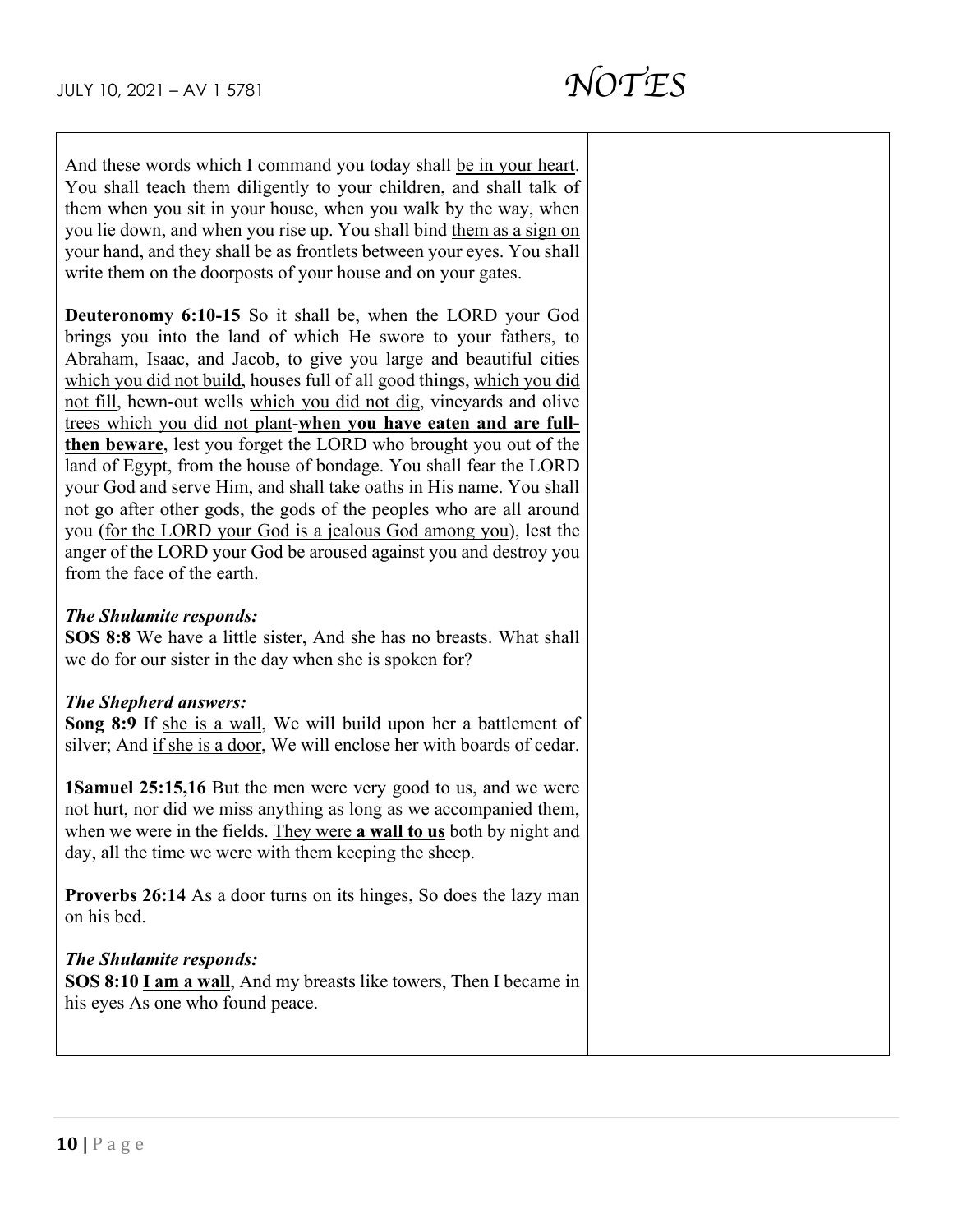

| 1Corinthians 15:58 Therefore, my beloved brothers, be steadfast,                                                                                                                                                                                                                                                                                                                                                                                        |  |
|---------------------------------------------------------------------------------------------------------------------------------------------------------------------------------------------------------------------------------------------------------------------------------------------------------------------------------------------------------------------------------------------------------------------------------------------------------|--|
| immovable, always abounding in the work of the Lord, knowing that                                                                                                                                                                                                                                                                                                                                                                                       |  |
| in the Lord your labor is not in vain.                                                                                                                                                                                                                                                                                                                                                                                                                  |  |
|                                                                                                                                                                                                                                                                                                                                                                                                                                                         |  |
| SOS 8:11,12 Solomon had a vineyard at Baal Hamon, He leased the                                                                                                                                                                                                                                                                                                                                                                                         |  |
| vineyard to keepers, Everyone was to bring for its fruit a thousand                                                                                                                                                                                                                                                                                                                                                                                     |  |
| silver coins. My own vineyard is before me. You, O Solomon, may                                                                                                                                                                                                                                                                                                                                                                                         |  |
| have a thousand, And those who tend its fruit two hundred.                                                                                                                                                                                                                                                                                                                                                                                              |  |
| <b>1Samuel 8:14-17</b> And he will take the best of your fields, your<br>vineyards, and your olive groves, and give them to his servants. He<br>will take a tenth of your grain and your vintage, and give it to his<br>officers and servants. And he will take your male servants, your<br>female servants, your finest young men, and your donkeys, and put<br>them to his work. He will take a tenth of your sheep. And you will be<br>his servants. |  |
| <b>The Shepherd reminds the Shulamite:</b>                                                                                                                                                                                                                                                                                                                                                                                                              |  |
| SOS 8:13 You who dwell in the gardens, The companions listen for                                                                                                                                                                                                                                                                                                                                                                                        |  |
| your voice- Let me hear it!                                                                                                                                                                                                                                                                                                                                                                                                                             |  |
|                                                                                                                                                                                                                                                                                                                                                                                                                                                         |  |
| SOS 2:14 O my dove, in the clefts of the rock, In the secret places of<br>the cliff, Let me see your face, Let me hear your voice, For your<br>voice is sweet, And your face is lovely.                                                                                                                                                                                                                                                                 |  |
| <b>Shulamite responds:</b>                                                                                                                                                                                                                                                                                                                                                                                                                              |  |
| SOS 8:14 Make haste, my beloved, And be like a gazelle Or a young                                                                                                                                                                                                                                                                                                                                                                                       |  |
| stag on the mountains of spices.                                                                                                                                                                                                                                                                                                                                                                                                                        |  |
|                                                                                                                                                                                                                                                                                                                                                                                                                                                         |  |
| Micah 4:2 Many nations shall come and say, Come, and let us go up                                                                                                                                                                                                                                                                                                                                                                                       |  |
| to the mountain of the LORD, To the house of the God of Jacob, He                                                                                                                                                                                                                                                                                                                                                                                       |  |
| will teach us His ways, And we shall walk in His paths. For out of                                                                                                                                                                                                                                                                                                                                                                                      |  |
| Zion the law shall go forth, And the word of the LORD from                                                                                                                                                                                                                                                                                                                                                                                              |  |
| Jerusalem.                                                                                                                                                                                                                                                                                                                                                                                                                                              |  |
|                                                                                                                                                                                                                                                                                                                                                                                                                                                         |  |
| Date:                                                                                                                                                                                                                                                                                                                                                                                                                                                   |  |

Prayer Request

Complete the following if you wish to be contacted. Name: